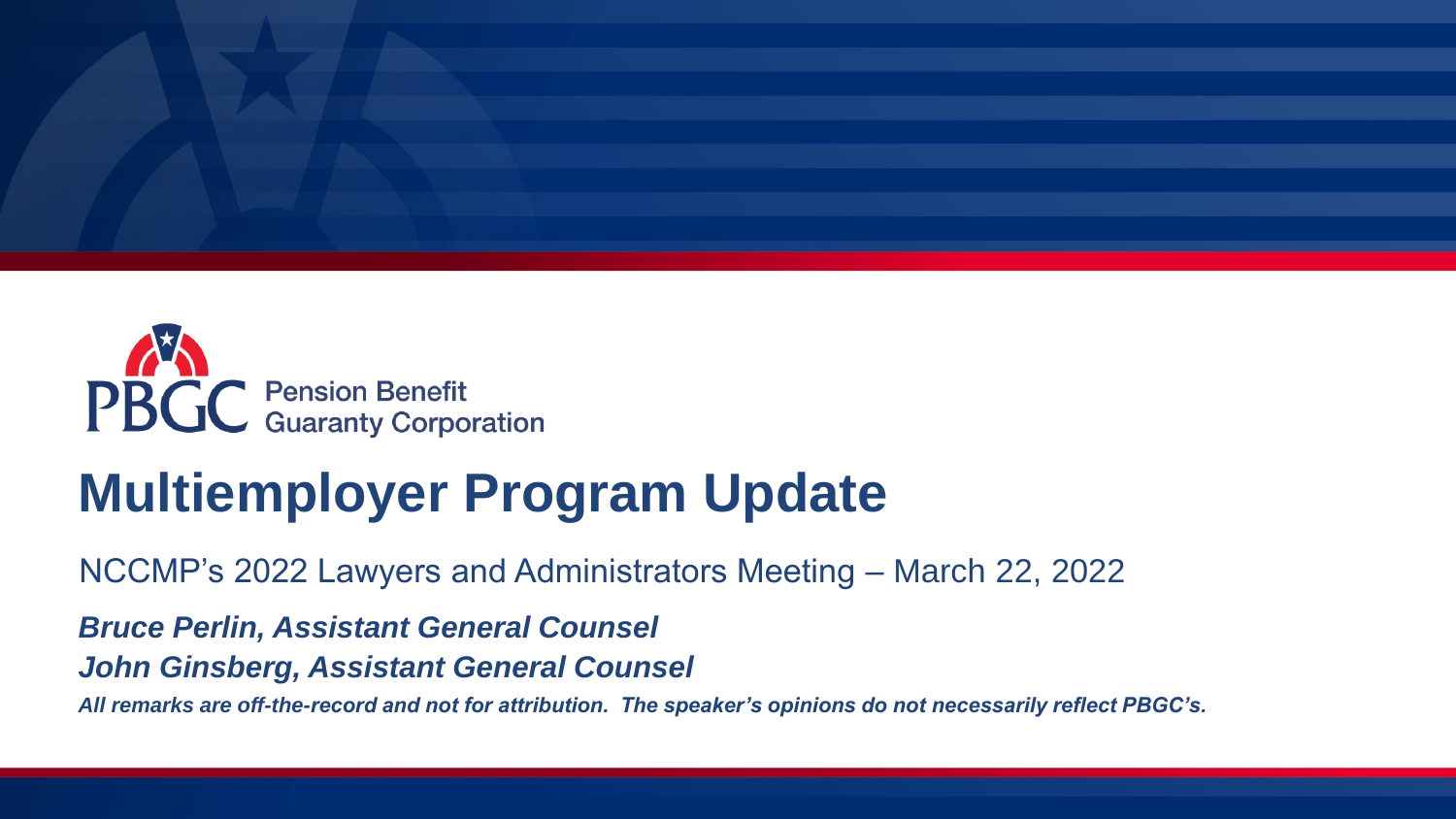#### Agency Rule List - Fall 2021

#### **Pension Benefit Guaranty Corporation**

| <b>Agency</b> | <b>Agenda Stage of</b><br><b>Rulemaking</b> | <b>Title</b>                                                                                                                                                                               | <b>RIN</b> |
|---------------|---------------------------------------------|--------------------------------------------------------------------------------------------------------------------------------------------------------------------------------------------|------------|
| <b>PBGC</b>   | Proposed Rule Stage                         | Valuation Assumptions and Methods: Interest and Mortality Assumptions for Asset Allocation in Single-<br>Employer Plans and Mass Withdrawal Liability Determination in Multiemployer Plans | 1212-AA55  |
| PBGC          | Proposed Rule Stage                         | <b>Multiemployer Plan Guaranteed Benefits</b>                                                                                                                                              | 1212-AB37  |
| <b>PBGC</b>   | Proposed Rule Stage                         | Improvements to Rules on Recoupment of Benefit Overpayments                                                                                                                                | 1212-AB47  |
| <b>PBGC</b>   | Proposed Rule Stage                         | Penalties for Failure to Provide Certain Notices or Other Material Information                                                                                                             | 1212-AB50  |
| <b>PBGC</b>   | Proposed Rule Stage                         | Miscellaneous Updates, Clarifications, and Improvements                                                                                                                                    | 1212-AB51  |
| <b>PBGC</b>   | Proposed Rule Stage                         | Actuarial Assumptions for Determining an Employer's Withdrawal Liability                                                                                                                   | 1212-AB54  |
| <b>PBGC</b>   | <b>Final Rule Stage</b>                     | Benefit Payments and Allocation of Assets                                                                                                                                                  | 1212-AB27  |
| PBGC          | <b>Final Rule Stage</b>                     | Examination and Copying of Pension Benefit Guaranty Corporation Records                                                                                                                    | 1212-AB44  |
| <b>PBGC</b>   | <b>Final Rule Stage</b>                     | <b>Adjustment of Civil Penalties</b>                                                                                                                                                       | 1212-AB45  |
| PBGC          | <b>Final Rule Stage</b>                     | Special Financial Assistance by PBGC                                                                                                                                                       | 1212-AB53  |

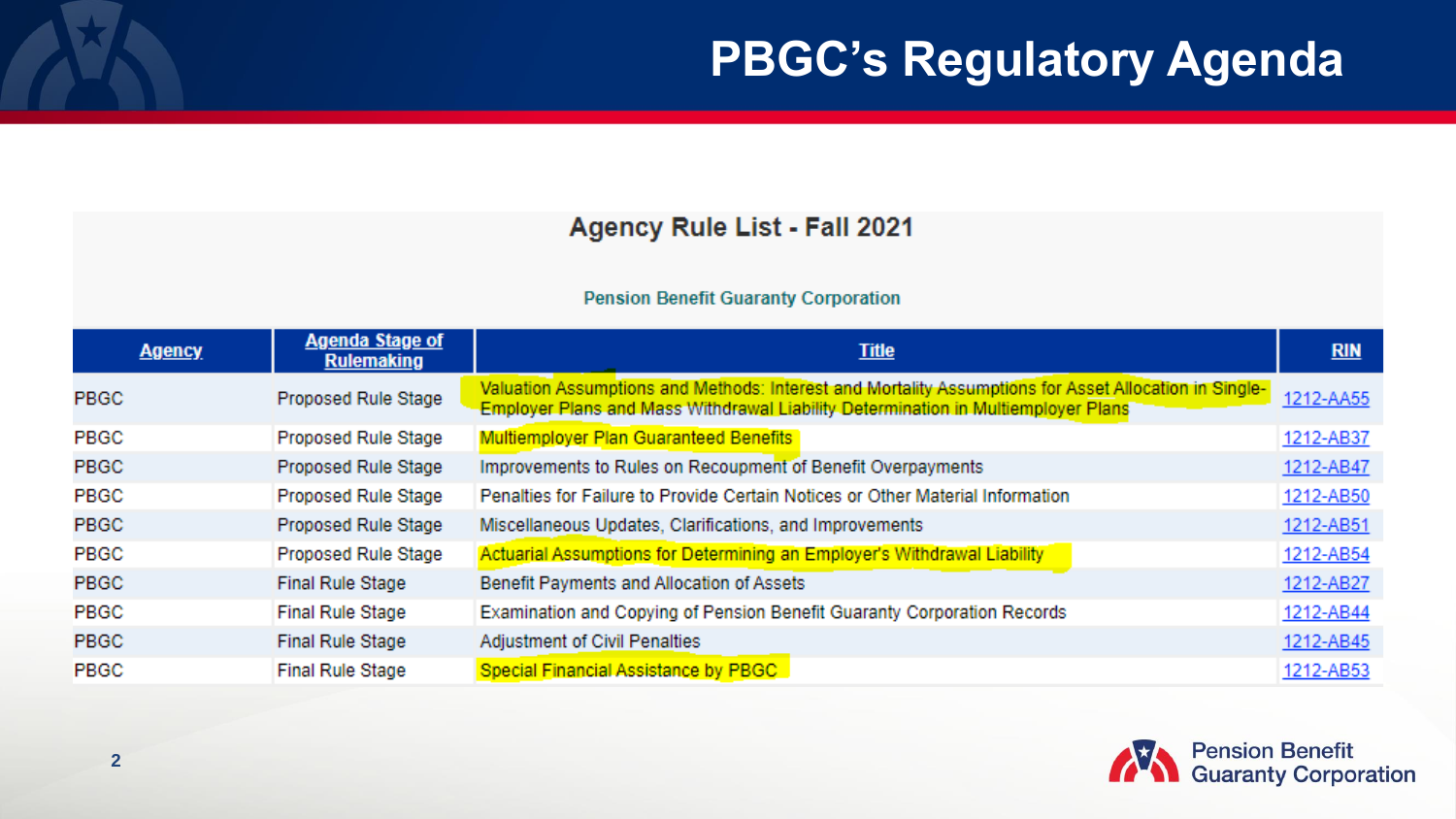### **Final Rule Published 2021** (removed from Reg Agenda)

Simplified Methods for Computing Withdrawal Liability/MPRA

- Final rule published January 8, 2021, applicable to withdrawals occurring in plan years beginning on or after February 8, 2021.
- Provides simplified methods to:
	- Disregard reductions and suspensions of nonforfeitable benefits in determining the plan's unfunded vested benefits for purposes of calculating withdrawal liability.
	- Disregard certain contribution increases if the plan is using the presumptive, modified presumptive, or rolling-5 method for purposes of determining the allocation of unfunded vested benefits to an employer.
	- Disregard certain contribution increases for purposes of determining an employer's annual withdrawal liability payment.

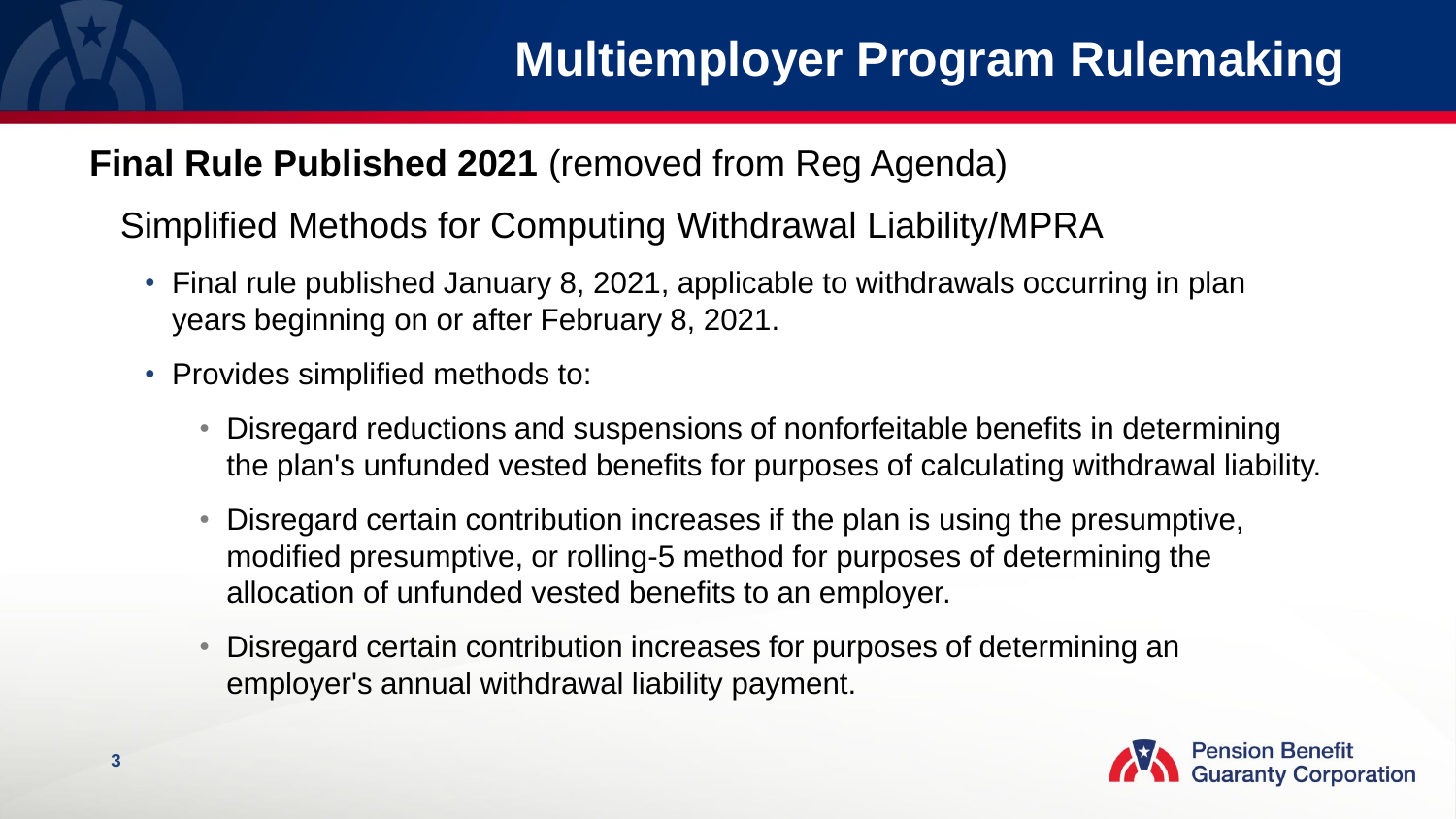## **Multiemployer Program Rulemaking**

#### **Final Rule Stage**

#### • **Special Financial Assistance Provided by PBGC**

- On July 9, 2021, PBGC released an interim final rule (published in the Federal Register on July 12, 2021) to implement the Special Financial Assistance program for financially troubled plans under the American Rescue Plan Act.
- PBGC received over 100 comments on the interim final rule.

#### **Proposed Rule Stage**

- **Valuation Assumptions and Methods**: Interest and Mortality Assumptions for Asset Allocation in Single-Employer Plans and Mass Withdrawal Liability Determination in Multiemployer Plans
	- This rulemaking would update the interest, mortality, and expense load assumptions used to determine the present value of benefits under the asset allocation regulation (for single-employer plans) and for determining mass withdrawal liability payments (for multiemployer plans).

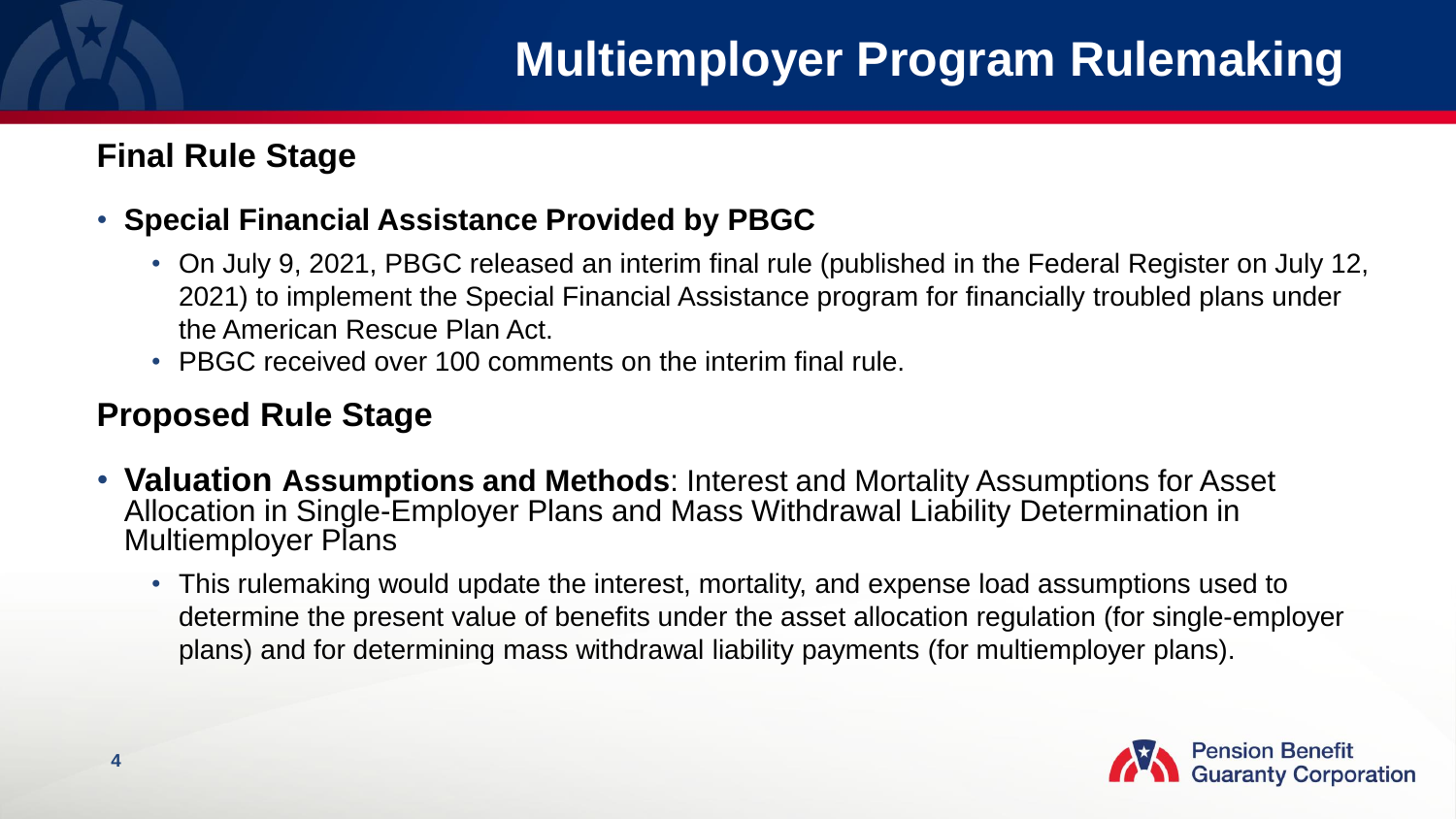## **Proposed Rule Stage (continued)**

- **Proposed Rule on Multiemployer Guaranteed Benefits**
	- This rulemaking would clarify and codify policies on the determination of guaranteed benefits for participants in multiemployer plans.
- **Actuarial Assumptions for Determining Withdrawal Liability**
	- Section 4213(a) of ERISA authorizes PBGC to prescribe assumptions that an actuary may use in determining withdrawal liability.
	- In a footnote to PBGC's interim final rule implementing the Special Financial Assistance program under ARP, PBGC stated that it intends to propose a rule under section 4213(a).

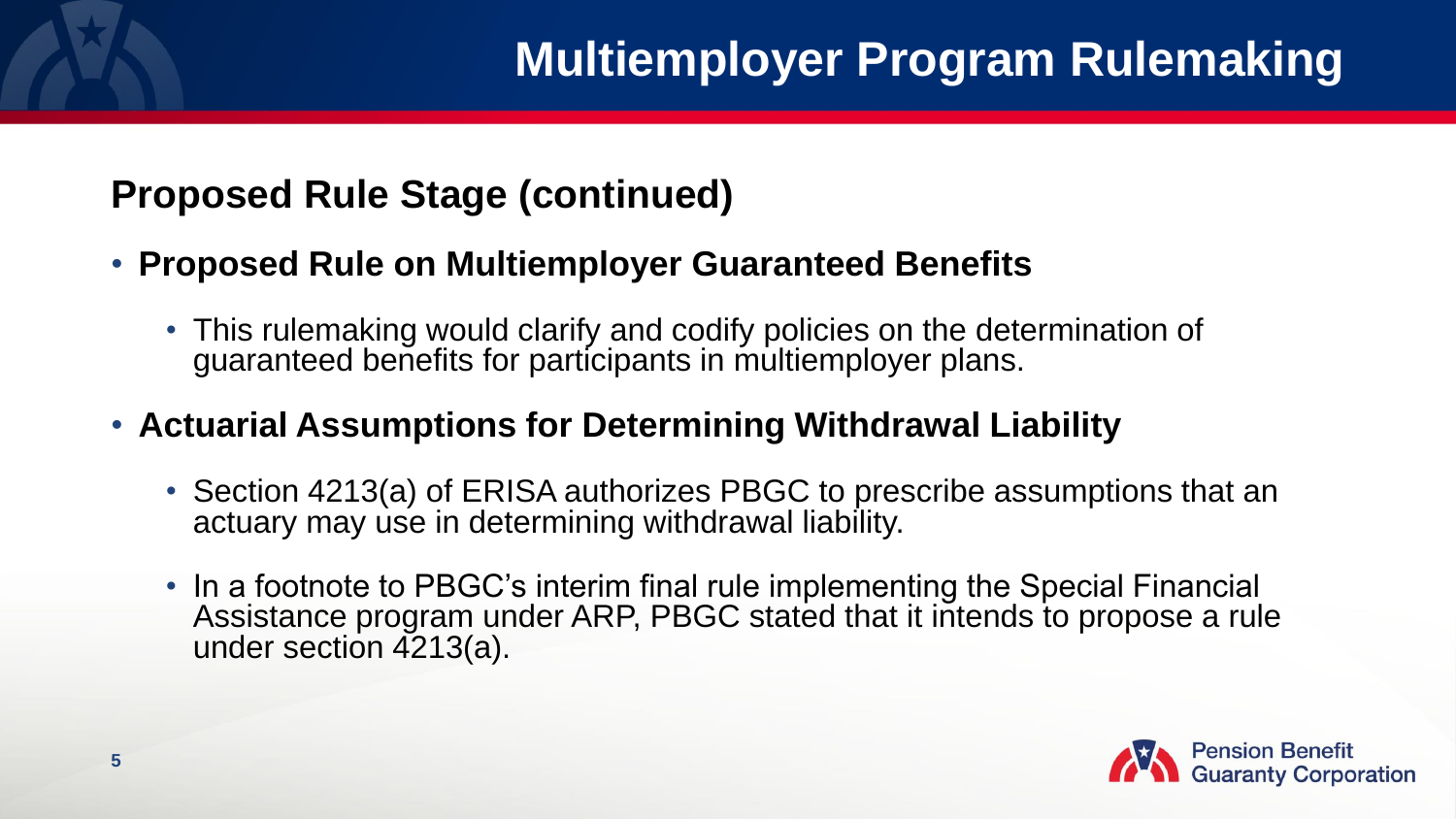### **PBGC continues to receive and process requests for determinations unrelated to the new special-financial-assistance program**

- Requests for compliance determinations
	- mergers of multiemployer plans
	- transfers of assets and liabilities between multiemployer plans
- Requests for approval of alternative rules for allocating withdrawal liability

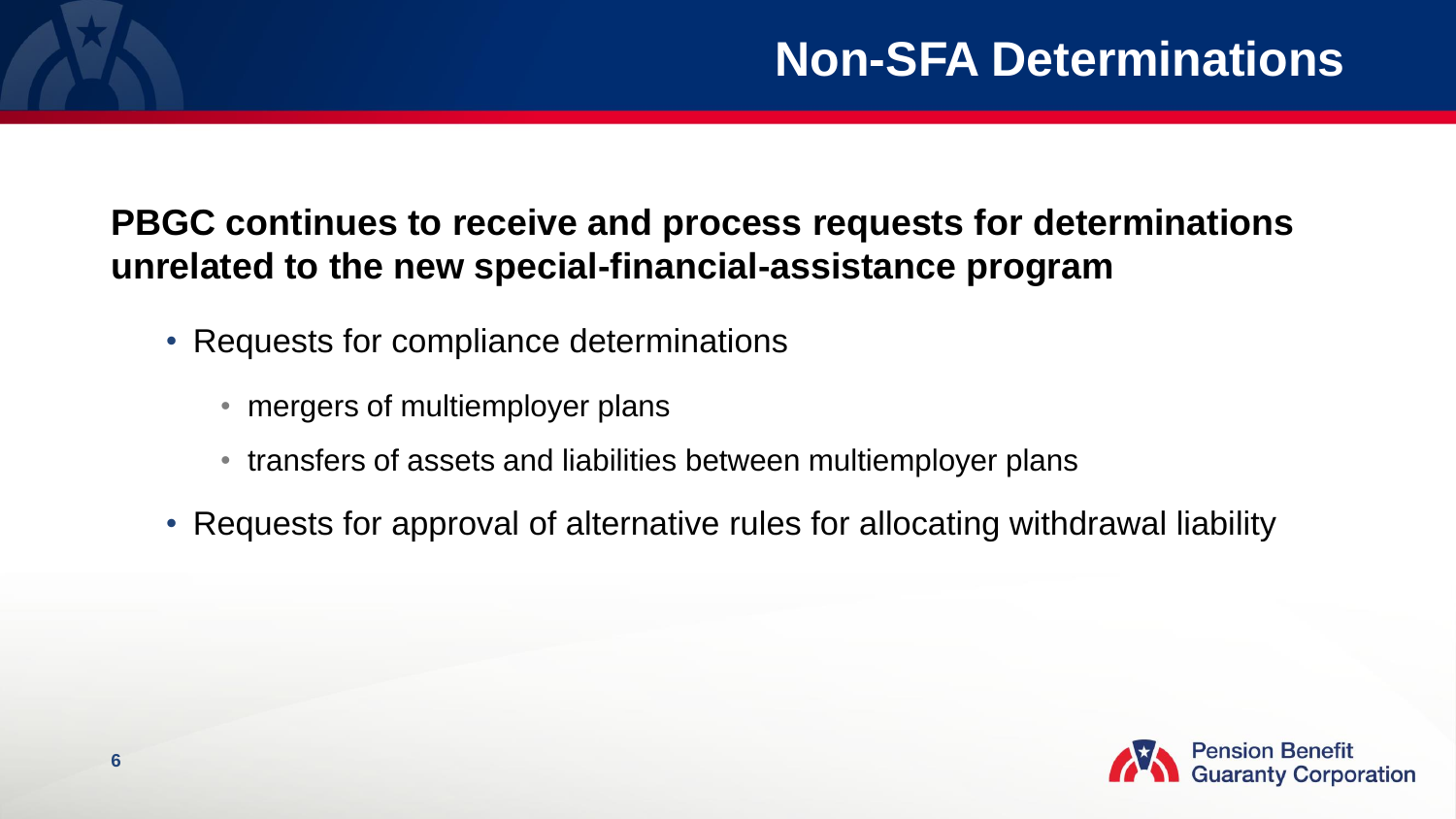## **Withdrawal Liability Rule Requests**

- **Alternative Withdrawal Liability Rules**: PBGC rules provide a procedure for approval of plans' alternative methods for allocating unfunded vested benefits to employers that withdraw
	- Two pool methods to attract or retain participating employers
	- Deemed contributions Allocation of UVBs reflect contribution obligations suspended while plan relatively well funded
	- Special contribution by employer plan rules enabling a sizable employer contribution in excess of CBA requirements that does not increase the employer's potential withdrawal liability

#### • **Special Withdrawal Liability Rules**:

- PBGC has authority to approve plan withdrawal liability rules comparable to the construction and entertainment industry rules if the industry, or a portion an industry, has "construction-like" characteristics and if these rules do not pose a significant risk to PBGC's multiemployer insurance program.
- PBGC publishes notices of plan requests in the Federal Register

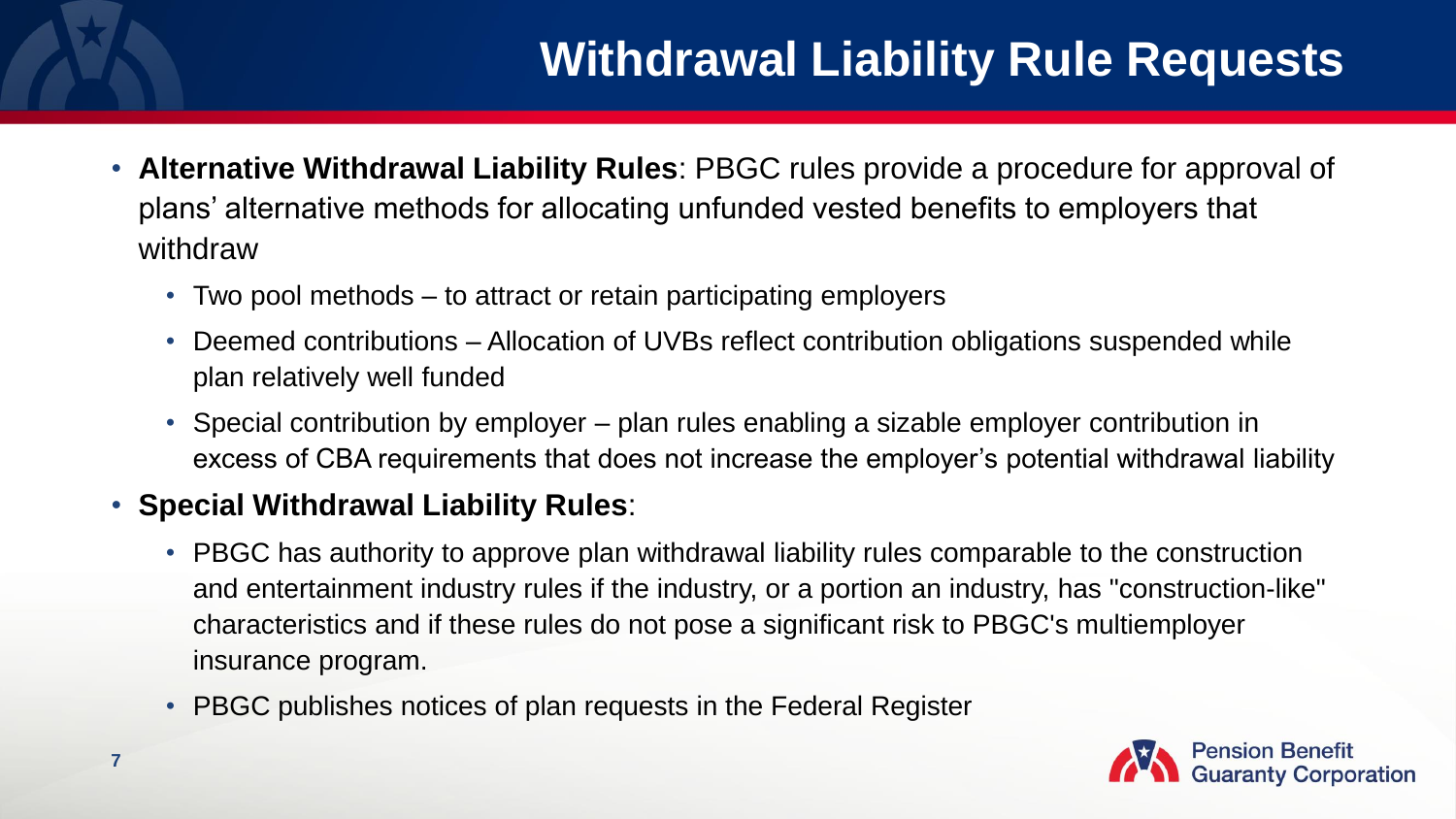## **Withdrawal Liability Rule Requests**

- **Alternative Terms and Conditions to Satisfy Withdrawal Liability**: PBGC Guidance issued in 2018 (sec. 4224)
	- Plan may adopt alternative payment rules that can reduce amounts employers would otherwise pay upon withdrawal under ERISA
	- Plan may, but is not required to, seek assurance from PBGC that an alternative rule is consistent with ERISA